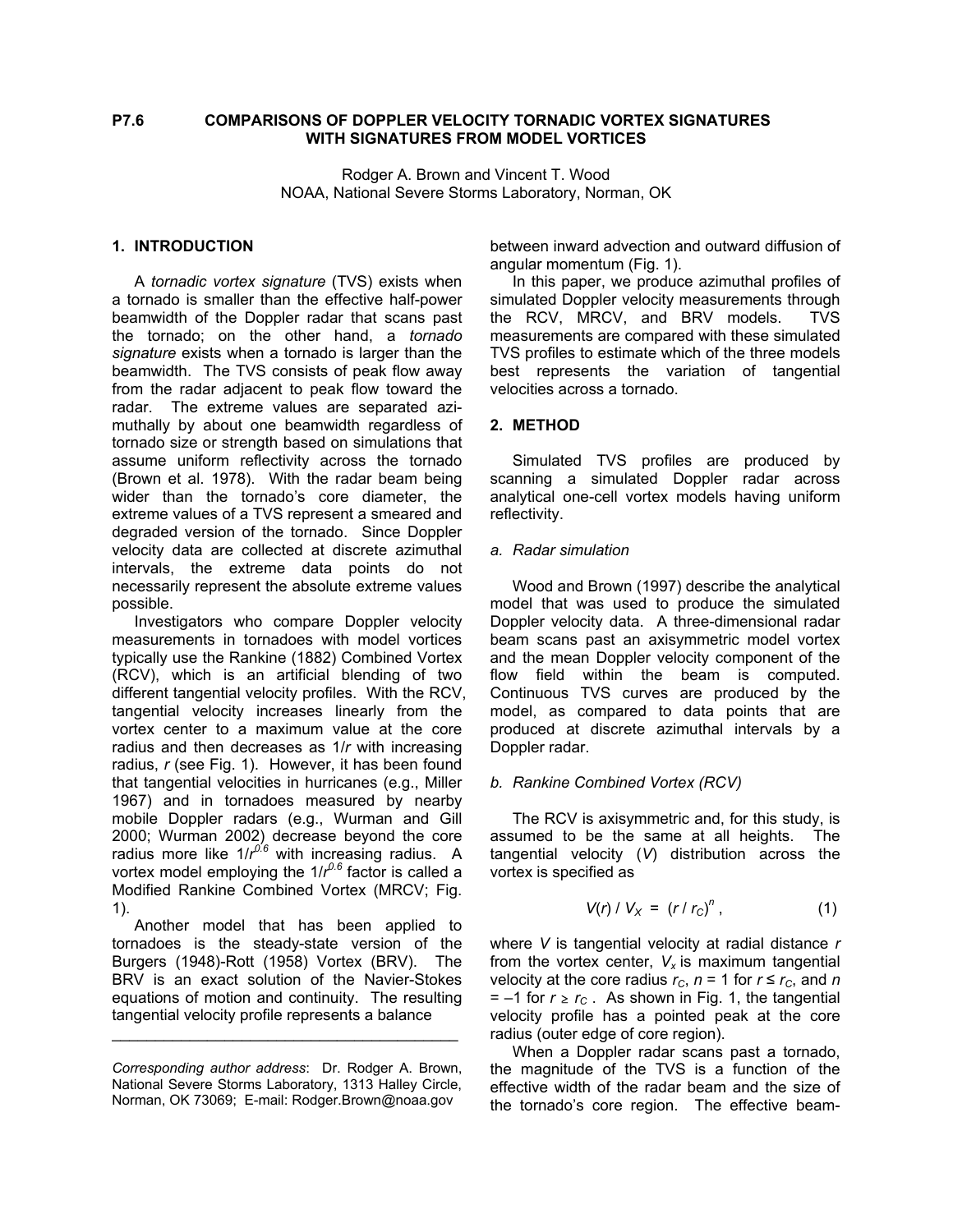width (BW $_{\rm E}$ ) represents a broadening of the beam that is a function of antenna rotation rate, number of pulses transmitted and received, and the time interval between pulses (e.g., Doviak and Zrnić 1993, pp. 193–197). The strength of the TVS decreases as the effective beamwidth becomes increasingly larger than the tornado's core radius  $(r<sub>C</sub>)$ , as illustrated in Fig. 2. With the TVS curves plotted as a function of azimuthal distance divided by  $BW_{E}$ , it becomes evident that the peaks of the curves are separated by an azimuthal distance of approximately one beamwidth.

#### *c. Modified Rankine Combined Vortex (MRCV)*

 The MRCV is the same as Eq. (1), except that  $n = -0.6$  for  $r \ge r_c$ . The difference between MRCV and RCV is that the tangential velocity for MRCV decreases more slowly with increasing radius beyond  $r_C$  (see Fig. 1). TVS curves for the MRCV model, plotted in Fig. 3, are stronger than those for the RCV.

### *d. Burgers-Rott Vortex (BRV)*

 The BRV is axisymmetric and can be expressed as

$$
V(r)/V_x = 1.398(r_c/r) \{1-\exp[-(1.12 r/r_c)^2]\} \quad (2)
$$

(e.g., Davies-Jones 1983). The tangential velocity profile in Fig. 1 has a rounded peak owing to the balance between inward advection and outward diffusion of angular momentum. The corresponding TVS curves are shown in Fig. 4. The BRV TVSs likewise are stronger than the RCV TVSs. However, relative to the MRCV curves, the less degraded BRV TVSs (that is, smaller BW $_F/r_C$ ratios) are stronger than the MRCV TVSs, while the more degraded BRV TVSs are weaker.

### *e. TVS curves plotted as a function of normalized azimuthal distance*

 The curves in Figs. 2–4 can be used to construct sets of TVS curves that have the same peak velocities. An example of TVS curves having the same peak value of 40 m s<sup>-1</sup> for three BW<sub>E</sub>/r<sub>C</sub> ratios for the RCV model is plotted in Fig. 5 as a function of normalized azimuthal distance (azimuthal distance divided by effective beamwidth). Referring to Fig. 2, one may note that the peaks of the BW<sub>E</sub>/r<sub>C</sub> = 3 curve have normalized values of  $\pm 0.53$ . In order for the peaks to be  $\pm 40$ m s<sup>-1</sup> (=  $\pm 0.53$  V<sub>x</sub>), the maximum tangential velocity would have to be 76 m  $s^{-1}$ . For the peaks of the BW<sub>E</sub>/r<sub>C</sub> = 5 curve (±0.38) to be ±40 m s<sup>-1</sup> (=  $\pm 0.38$  V<sub>x</sub>), the maximum tangential velocity would have to be 106 m  $s^{-1}$ . Similarly, for the peaks of the BW<sub>E</sub>/r<sub>C</sub> = 10 curve (±0.21) to be ±40 m s<sup>-1</sup>, the maximum tangential velocity would be an unrealistically large value of 192 m  $s^{-1}$ .

 The fact that the three curves in Fig. 5 are nearly identical indicates that one cannot estimate the size or strength of a tornado from its Doppler velocity signature when the tornado is smaller than the radar's beamwidth. Curves similar to those in Fig. 5 were computed for each of the three vortex models for TVS peak values between 15 and 55 m  $s^{-1}$  at 5 m  $s^{-1}$  intervals.

A comparison of the 40 m  $s^{-1}$  curves for the RCV and MRCV models is shown in Fig. 6. Since the tangential velocities outside the core region are stronger for the MRCV model (Fig. 1), it is not surprising that the corresponding 40 m  $s^{-1}$  curves have stronger Doppler velocity values. However, looking at the RCV and BRV curves in Fig. 7, it *is* surprising that the two sets of curves are essentially identical. A BRV tornado whose core radius is 1/3 the effective beamwidth and peak tangential velocity is 59 m  $s^{-1}$  has basically the same Doppler velocity measurements as a RCV tornado whose core radius is 1/10 the beamwidth and peak rotational velocity is 192 m  $s^{-1}$ . Since the BRV and RCV Doppler velocity curves are so similar, only the BRV curves will be used for the data comparisons.

### **3. DATA COMPARISONS WITH ANALYTICAL VORTEX MODELS**

 The procedure was to determine which vortex model best fitted Doppler velocity measurements made across tornadoes. Two data sets were selected for the comparisons: the TVSs associated with the Union City, OK tornado of 24 May 1973 (Brown et al. 1978) and the TVSs associated with the first of a series of tornadoes on 16 May 1995 that started near Garden City, KS and moved to the east-northeast (e.g., Brown 1998; Wakimoto and Liu 1998). TVS-like shear regions (data points at  $1.0^\circ$  azimuthal intervals) were measured at 26 elevation angles during the duration of the Union City tornado (37–67 km from the NSSL Norman Doppler radar that had an effective beamwidth of  $0.9^\circ$ ) and 33 during the duration of the Garden City tornado (71–87 km from the Dodge City WSR-88D radar that has an effective beamwidth of  $1.29^\circ$ ).

 The process for fitting these data points to the most appropriate curve follows Brown (1998). Briefly, Doppler velocity data points for a particular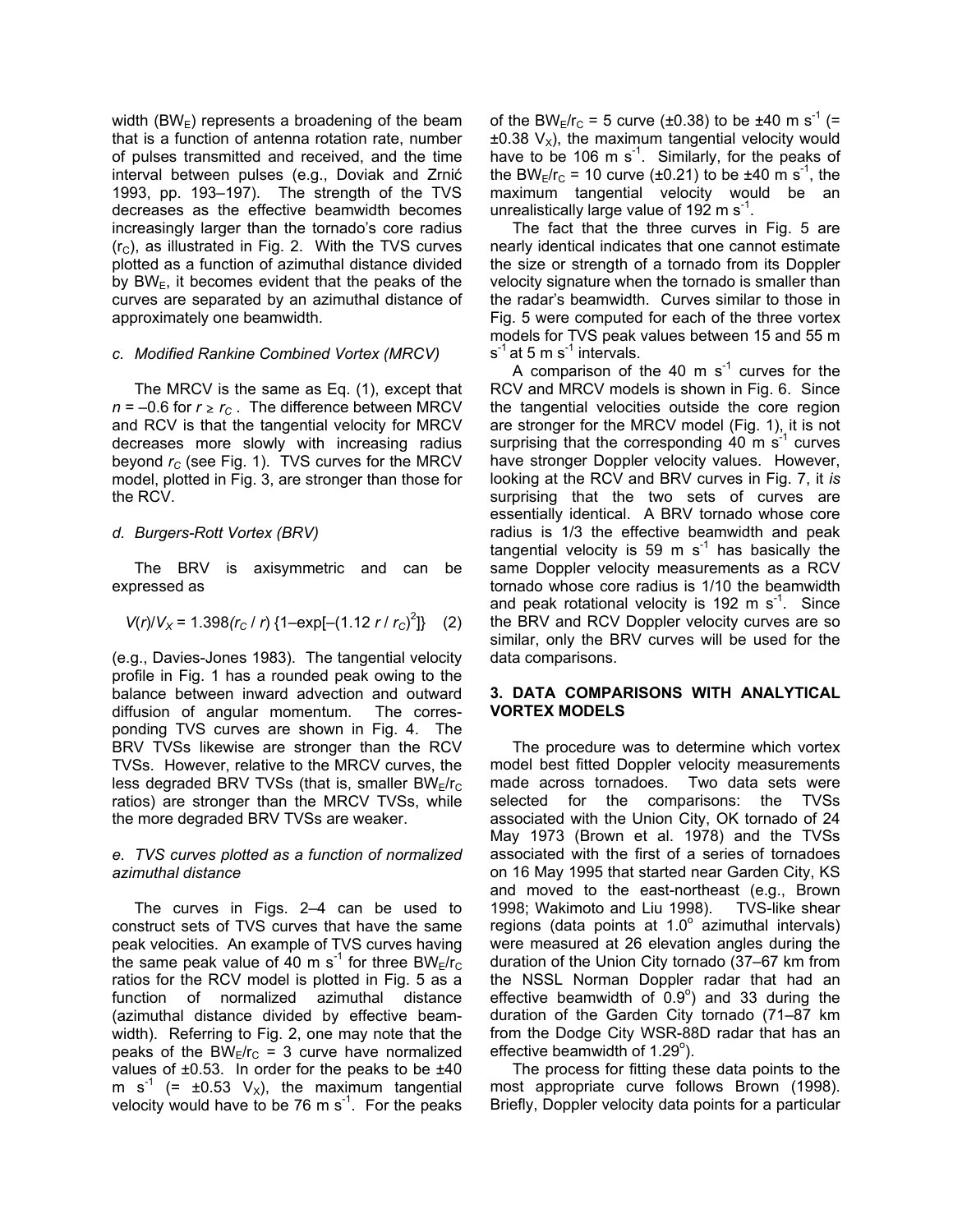TVS were plotted on a blank version of Fig. 5 (that is, one without the curves). One of the extreme data points was plotted at zero distance and the others were plotted relative to it at azimuthal increments divided by the effective beamwidth of the radar. A series of different TVS curves were then laid over the data point plot and shifted up and down and left and right trying to obtain the best fit for one set of curves. In order to have a fit, a minimum of three data points straddling the center of the TVS had to fall on a set of model curves.

 Twenty-three of the 26 Union City shear regions and 22 of the 33 Garden City shear regions satisfied the fit requirement. Those TVSlike shear regions that did not fit the curves occurred at the beginning or end of the tornado's life cycle. For about one-quarter of the shear regions that did fit the curves, the same number of data points fit both the BRV/RCV and MRCV curves; for about half of these a stronger BRV/RCV Doppler velocity curve was needed to pass through the data (Fig. 8). Of the remaining cases, not all the data points fit one, the other, or both of the curves. Examples of two such cases are shown in Figs. 9 and 10, respectively.

 Overall characteristics of the fit of Doppler velocity data points to the MRCV and BRV/RCV model curves are summarized in Figs. 11–13. Of the data points measured through the two tornadoes, four to five adjacent data points typically coincided with one of the simulated TVS curves (Fig. 11).

 The frequency distribution in Fig. 12 shows the differences in the number of data points that fit the MRCV and BRV/RCV curves. For the vast majority, the number of data points is the same or differs by only one, and there is no preference toward one model curve or the other.

 In about half the cases, MRCV and BRV/RCV curves having the same peak Doppler velocity values fit a given set of data points (center bar in Fig. 13). However, when curves having different peak Doppler velocity values provide the best fit, the BRV/RCV curve nearly always has the stronger peak velocity value (as shown in Fig. 8).

### **4. DISCUSSION**

 In this study, we compared Doppler radar data collected through two tornadoes with simulated TVS profiles based on three different vortex models. A uniform distribution of reflectivity across the tornado was assumed. We found that the Rankine Combined Vortex and Burgers-Rott Vortex produced essentially identical TVS profiles.

The TVS profile for the Modified Rankine Combined Vortex had stronger Doppler velocity values outside the core region than did the profiles for the other two model vortices.

 Overall, the four to five data points closest to the center of the tornado fit the BRV/RCV and MRCV TVS profiles equally well. Since the tails of the BRV/RCV profile were weaker than those of the MRCV profile, a BRV/RCV profile with a stronger velocity peak frequently was required to fit the data points. Therefore, it appears that, at least for data collected at  $1.0^{\circ}$  azimuthal intervals, TVS curves based on the RCV, MRCV, and BRV models all do an equally credible job in fitting the measurements.

 Proximity ground-based and airborne Doppler radar measurements in tornadoes reveal the presence of a weak reflectivity core region (e.g., Wakimoto and Martner 1992; Wakimoto et al. 1996; Wurman and Gill 2000). One might argue that the uniform distribution of reflectivity that we used across our model tornadoes is unrealistic. However, we have started to use high-resolution numerical simulations of tornadoes to produce weak reflectivity core regions (caused by centrifuging of radar scatterers) and associated radial, tangential, and vertical velocity fields that we can scan with our simulated radar. Preliminary analyses indicate that, beyond about 40 km, there is so much smearing by the broad radar beam that there is little difference in TVS curves between tornadoes with weak reflectivity cores and those with uniform reflectivity. Therefore, based on the good fit of the measurements to the theoretical TVS curves and the fact that the tornadoes in this study were about 40–90 km from the radars, the use of uniform reflectivity across the model tornadoes appears to be justified for the comparisons made in this study.

# **5. REFERENCES**

- Brown, R. A., 1998: Nomogram for aiding the interpretation of tornadic vortex signatures measured by Doppler radar. *Wea. Forecasting*, **13**, 505–512.
- ., L. R. Lemon, and D. W. Burgess, 1978: Tornado detection by pulsed Doppler radar. *Mon. Wea. Rev*., **106**, 29–38.
- Burgers, J. M., 1948: A mathematical model illustrating the theory of turbulence. *Adv. Appl. Mech*., **1**, 197–199.
- Davies-Jones, R. P., 1983: Tornado dynamics. *Thunderstorm morphology and dynamics*, E.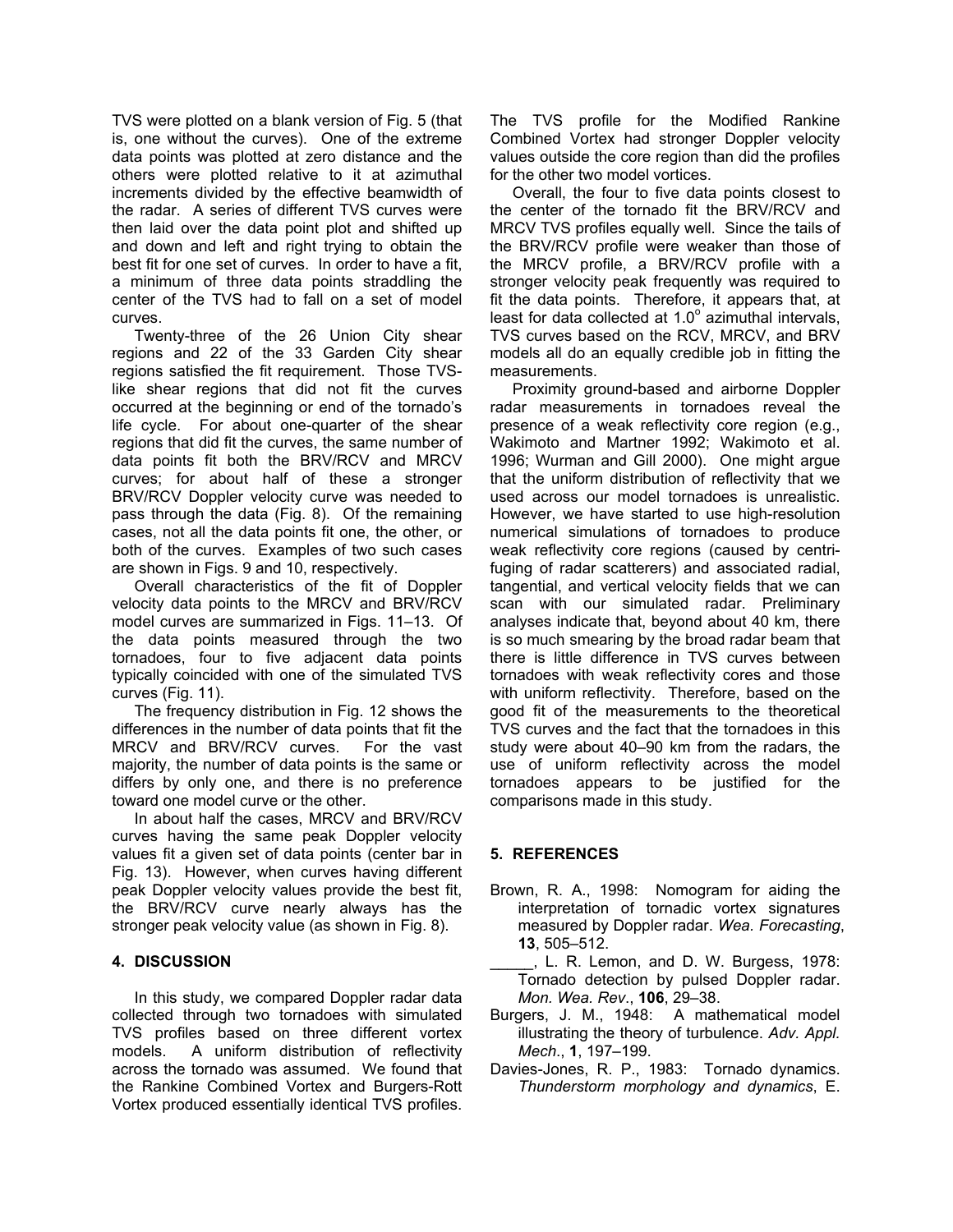Kessler, Ed., Univ. of Oklahoma Press, 197– 236.

- Doviak, R. J., and D. S. Zrnić, 1993: *Doppler Radar and Weather Observations*. 2nd ed., Academic Press, 562 pp.
- Miller, B. I., 1967: Characteristics of hurricanes. *Science*, **157**, 1389–1399.
- Rankine, W. J. M., 1882: *A Manual of Applied Physics.* 10th ed., Charles Griffin and Company, London, 663 pp.
- Rott, N., 1958: On the viscous core of a line vortex. *Z. Angew. Math. Physik*, **96**, 543–553.
- Wakimoto, R. M., and B. E. Martner, 1992: Observations of a Colorado tornado. Part II: Combined photogrammetric and Doppler radar analysis. *Mon. Wea. Rev*., **120**, 522–543.
- and C. Liu, 1998: The Garden City, Kansas, storm during VORTEX 95. Part II: The wall cloud and tornado. *Mon. Wea. Rev*., **126**, 393–408.
- W.-C. Lee, H. B. Bluestein, C.-H. Liu, and P. H. Hildebrand, 1996: ELDORA observations during VORTEX 95. *Bull. Amer. Meteor. Soc*., **77**, 1465–1481.
- Wood, V. T., and R. A. Brown, 1997: Effects of radar sampling on single-Doppler velocity signatures of mesocyclones and tornadoes. *Wea. Forecasting*, **12**, 928–938.
- Wurman, J., 2002: The multiple-vortex structure of a tornado. *Wea. Forecasting*, **17**, 473–505.
	- \_\_\_\_\_, and S. Gill, 2000: Finescale radar observations of the Dimmitt, Texas (2 June 1995), tornado. *Mon. Wea. Rev*., **128**, 2135– 2164.



*Fig. 1. Normalized tangential velocity distributions for three vortex models. Shaded area is the core region*.



*Fig. 2. Doppler velocity tornadic vortex signature curves through the center of a Rankine Combined Vortex for various ratios of effective beamwidth (BW<sub>E</sub>) to vortex core radius (r<sub>c</sub>).* 



*Fig. 3. Same as Fig. 2 except for Modified Rankine Combined Vortex.*



*Fig. 4. Same as Fig. 2 except for Burger-Rott Vortex.*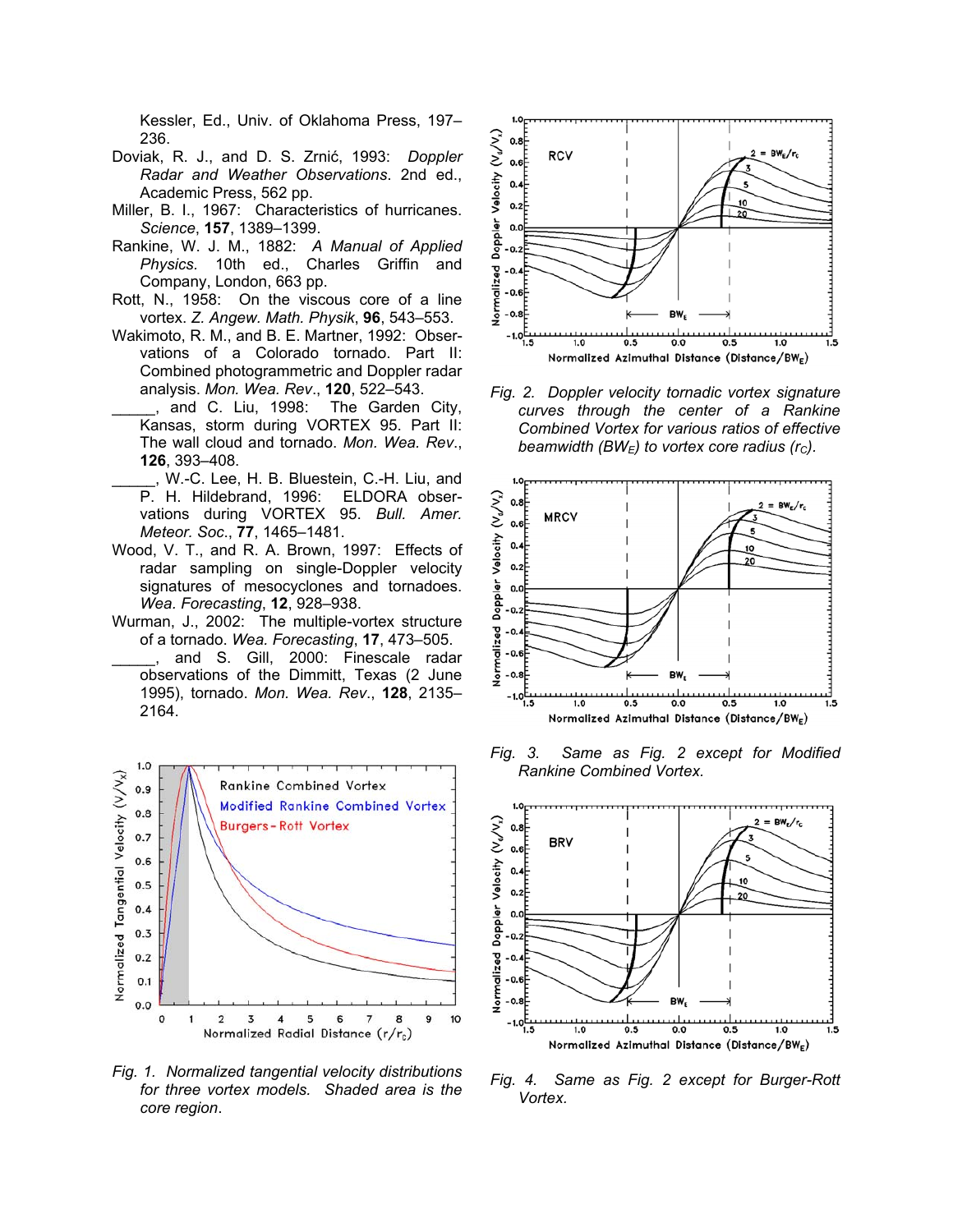

*Fig. 5. Three TVS curves from Fig. 2 set equal to peak values of ±40 m s-1.* 



*Fig. 6. Comparison of TVS curves for RCV and MRCV set equal to peak values of ±40 m s-1.* 



*Fig. 7. Comparison of TVS curves for RCV and BRV set equal to peak values of ±40 m s-1.*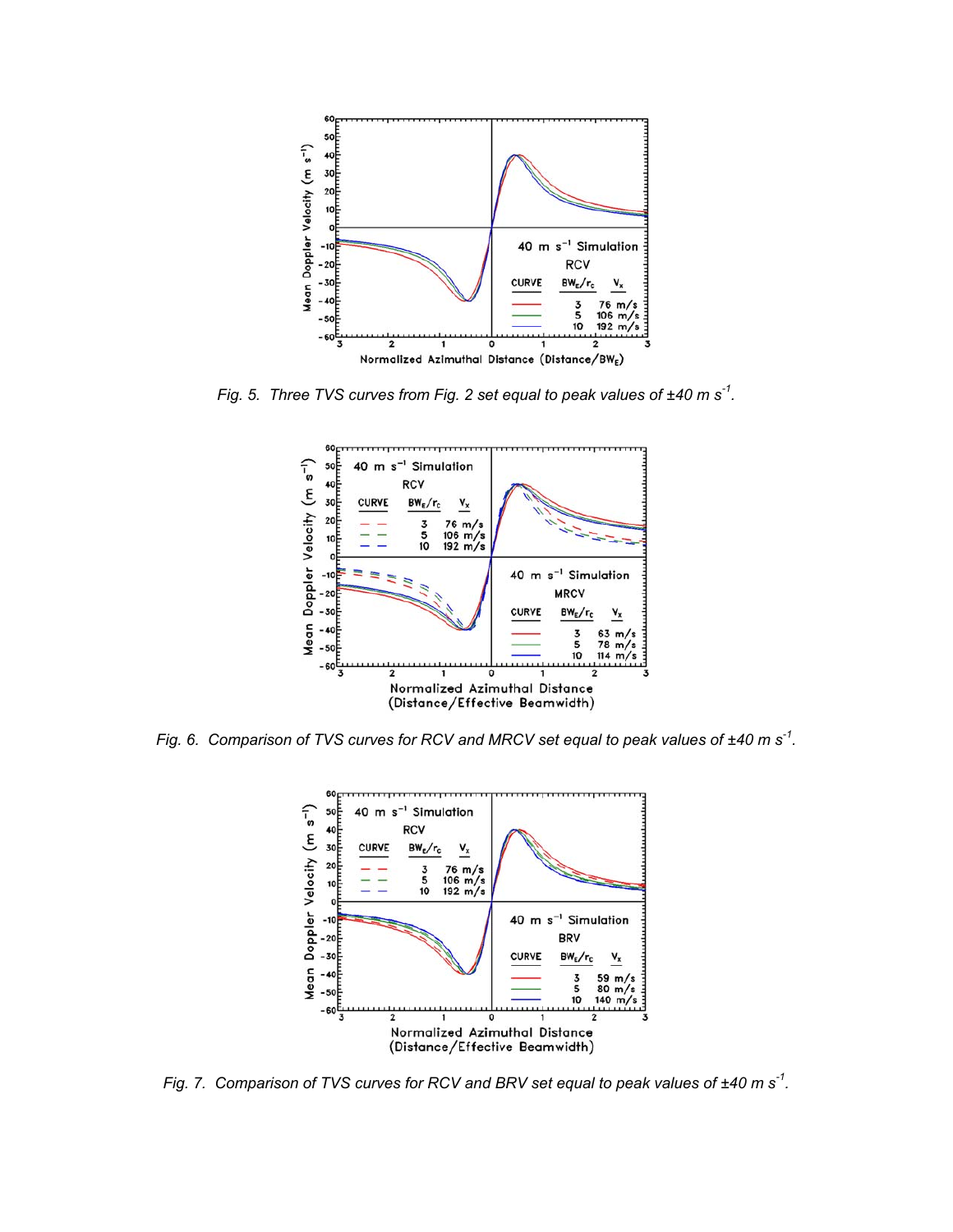

*Fig. 8. Fitting of Doppler velocity measurements from the Union City tornado to simulated TVS profiles derived from (left) MRCV and (right) BRV/RCV models.* 



*Fig. 9. Same as Fig. 8, except for Garden City tornado at 2328:31 UTC*.



*Fig. 10. Same as Fig. 8, except for Garden City tornado at 2324:21 UTC.*